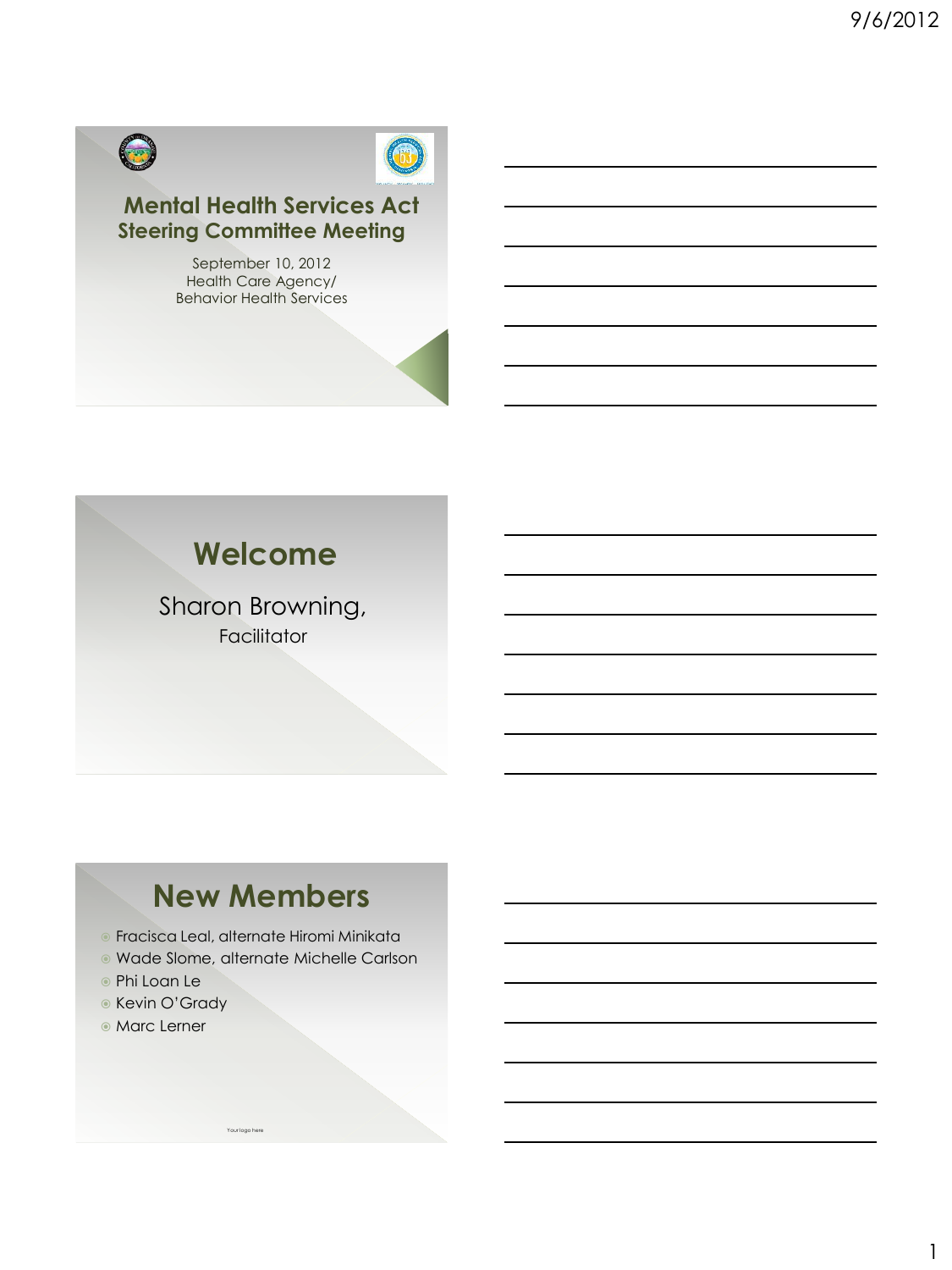## **Local/State Updates**

Mary Hale Interim Director, Behavioral Health Services

#### FY 13/14 MHSA Planning Process

Bonnie Birnbaum, DrPH, JD Mental Health Services Act Coordinator

### Planning Process

#### September 2012

- **>** Determine Process for Prioritizing new Innovation Projects and ask community for proposals.
- WET and CSS stakeholders discuss the need for moving some CSS Funds to sustain WET programs.
- October 2012
	- Subcommittee Meetings (WET and CSS combined three-hour meeting, PEI separate meeting (1 ½ hours)
	- INN separate meeting to prioritize proposals.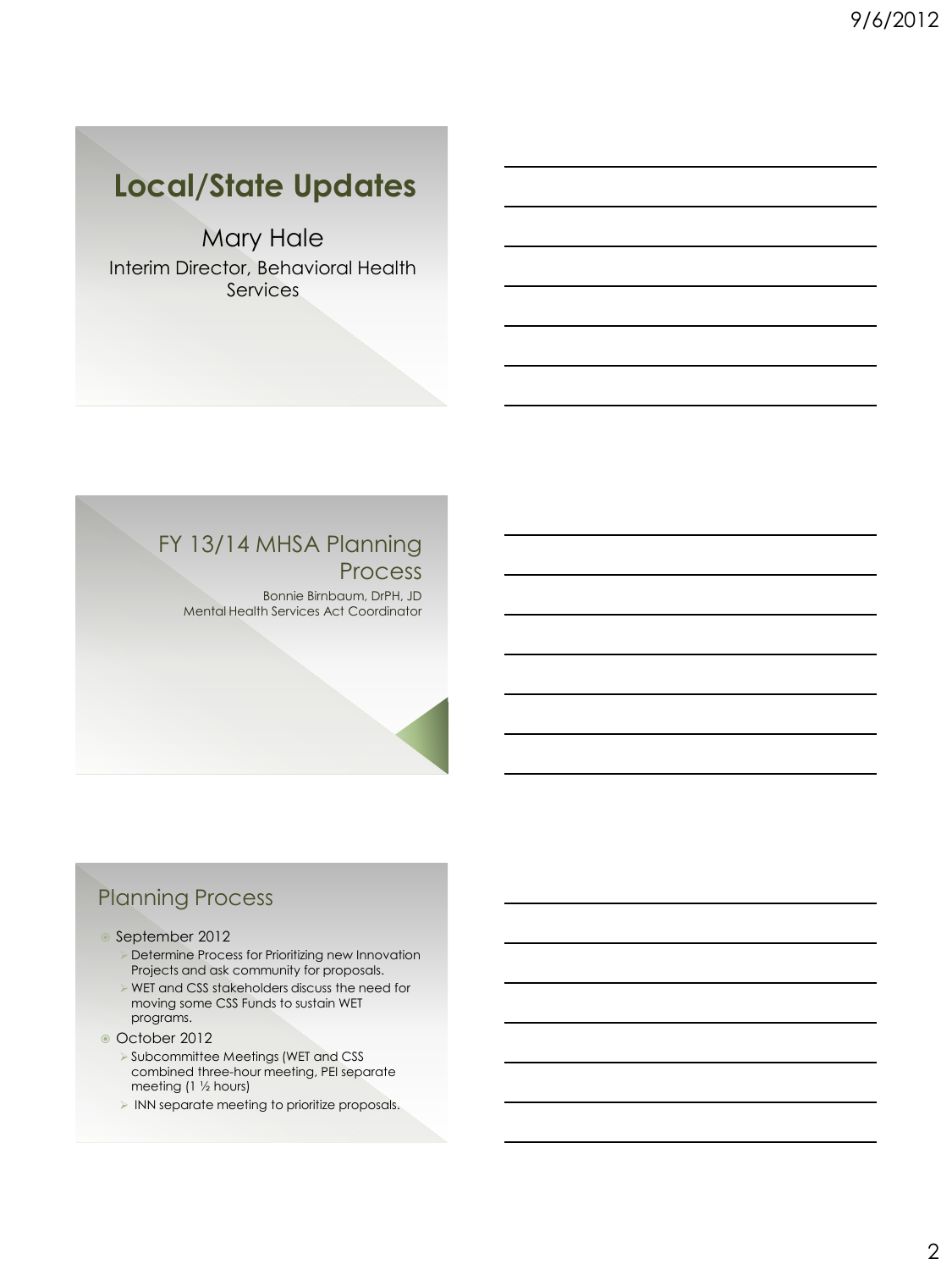### Planning Process

- November 2012
	- Reports on FY 11/12 Budget, Expenditures, individuals served, and outcomes.
- December 2012
	- Subcommittees meet to decide recommendations for FY 13/14 Budget

### Planning Process

- January 2013
	- ▶ Steering Committee considers recommendations from subcommittees
- February 2013
	- Staff drafts written Plan
- March 2013
	- Post Draft Plan for 30-day Public Comment period

### Planning Process

- April 2013
	- MHB holds Public Hearing (after close of Public Comment).
- May 2013
	- ▶ Plan is considered by the BOS
- **June 2013** 
	- Approved plan is sent to OAC for approval of INN component.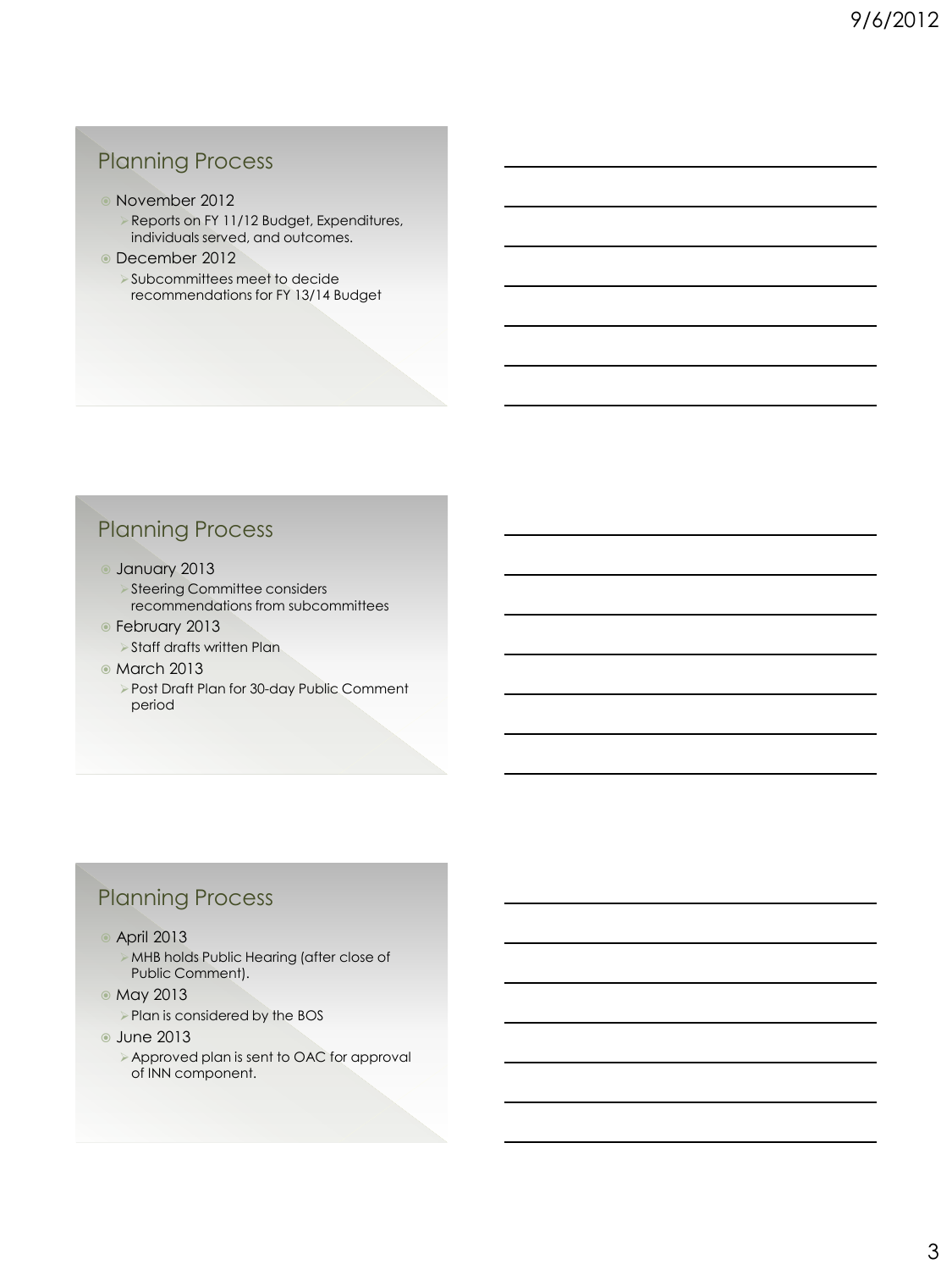#### Integration of Spirituality and Behavioral Health

Sheryl Curl, MFT, RN, Administrative Manger Center of Excellence

*"Human beings are of such nature that they should have not only material facilities but spiritual sustenance as well. Without spiritual sustenance, it is difficult to get and maintain peace of mind"*

~ Dalai Lama

### **History**

- Visions of Dr. Chau and Mark Refowitz
- In June of 2008, numerous County authorities in California contributed funds to launch a Spirituality Initiative based in the Center for Multicultural Development at the California Institute for Mental Health in Sacramento (CIMH)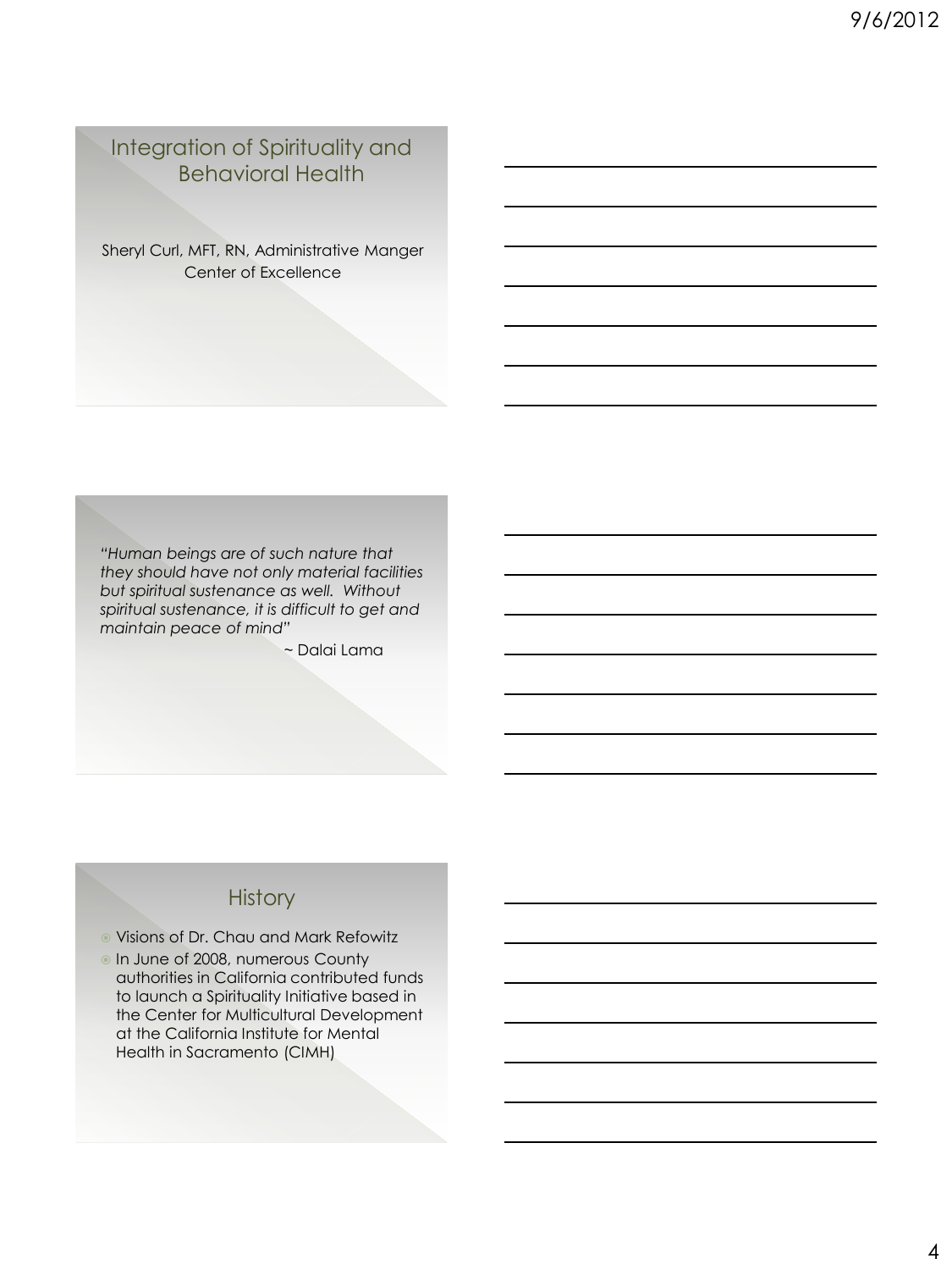### Goals of the Initiative

- **Increasing awareness of spirituality as a** potential resource in Mental Health wellness, recovery, and multicultural competency
- Encouraging collaboration among faithbased organizations, Mental Health Service providers, consumers, family members, and communities in combating stigma and decreasing disparities in access to services for diverse populations

### APA Code of Ethics

- **Religion is a multicultural issue along with** age, gender, race, ethnicity, and sexual orientation
- Unethical not to address

#### Center of Excellence Spirituality Committee

- **Dr. Pickering**
- **Hieu Nguyen, LCSW**
- Negar Doroudian, MFT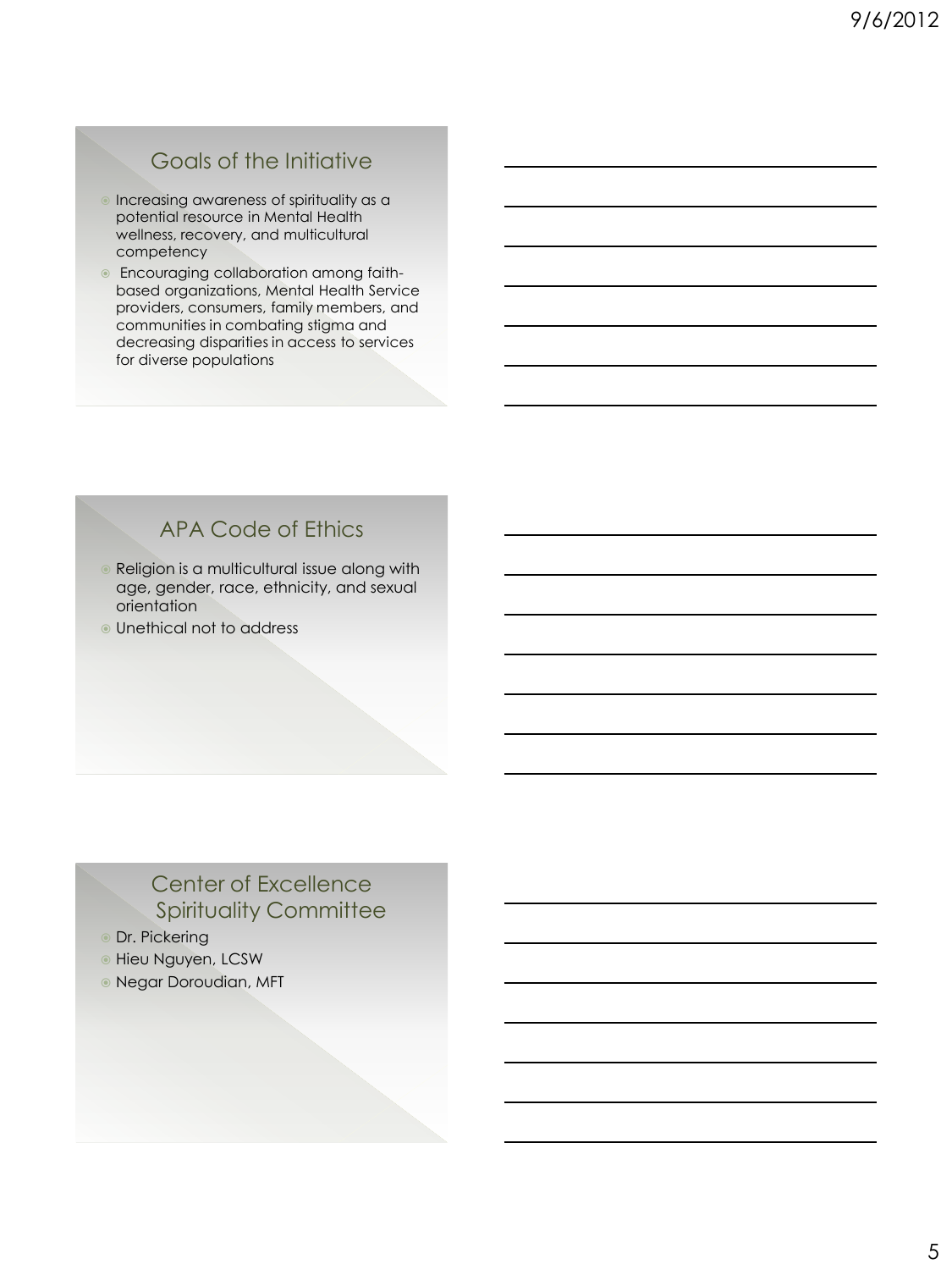#### Mission Statement

Provide Culturally Competent Health Services by Including the Integration of Behavioral Health and Spirituality

#### **Goal**

**Educating Health Service Providers on** the Importance of Integrating Spirituality with Behavioral Health as a component of the Recovery Process

### Advisory Board

 The Spirituality Advisory Board includes clergy of different faiths, educators, physicians, and multidisciplinary Behavioral Health Providers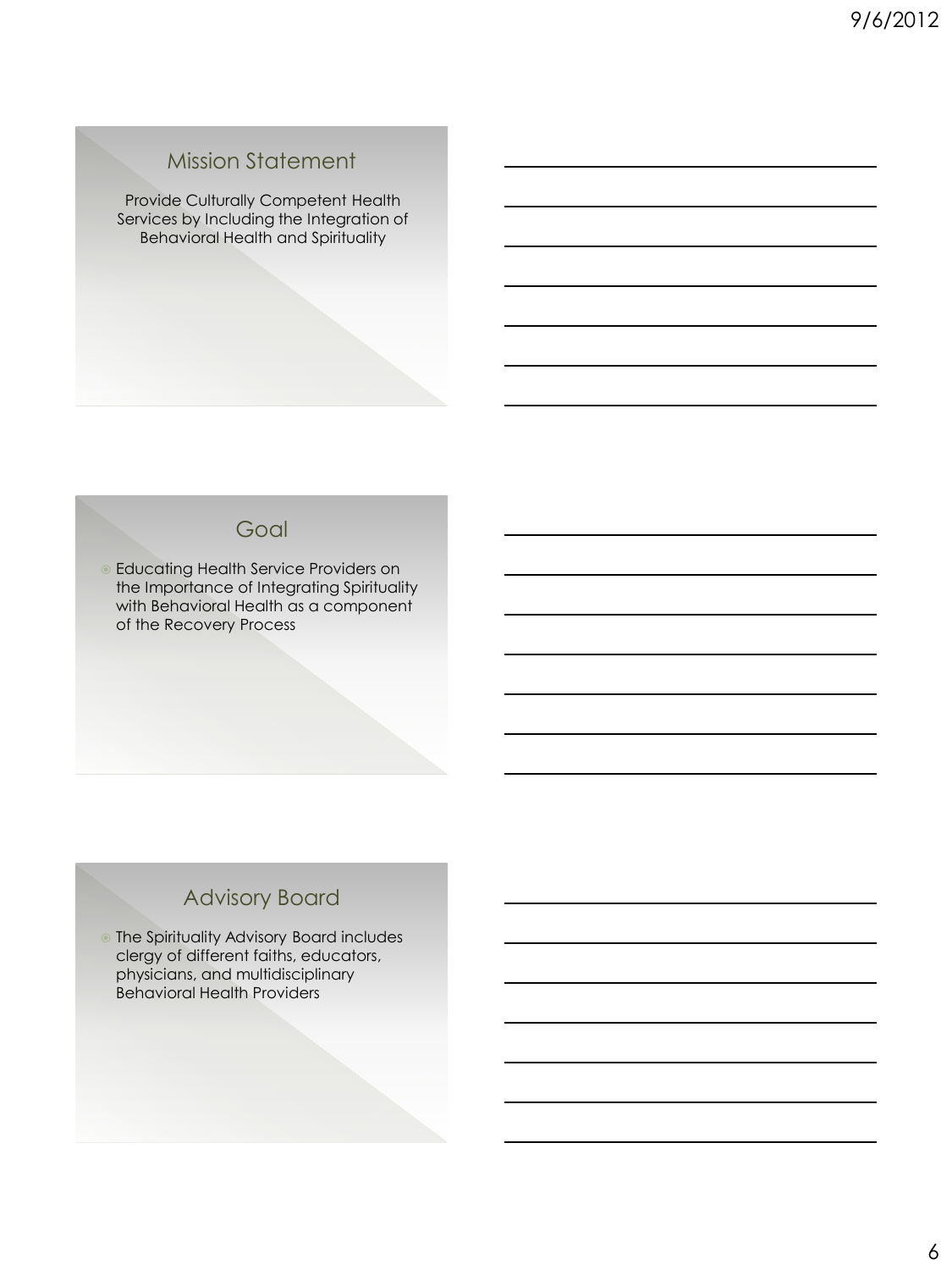### Monthly Trainings

**First began in December, 2011 with Spirituality and** Sexuality featuring the LGBTIQ population.

**Other monthly trainings have included: Spirituality** Integration, Islam and Spirituality; Zoroastrian Religion, Philosophy, and Culture; Assessing and Addressing Religion and Spirituality in the Clinical Context: Resources and Roadblocks; Introduction to Mindfulness, Kinetic Mindfulness, Judaism and Behavioral Health, Integrating Spiritual Interventions for the Catholic/Christian client

> October 4, 2012 8:00 a.m. – 4:30 p.m. Delhi Center 505 E. Central Santa Ana, CA Orange County's First Spirituality Integration **Conference**

#### Conference Details:

Keynote Speakers: Dr. Gloria Morrow and Dr. Edward Shafrankske, nationally renowned psychologists, authors, and educators on the topic of Integrating Spirituality and Behavioral **Health** 

Workshops include: Intro to Mindfulness; Spirituality Assessment, and Discussion of Religion vs. Spirituality; Consumer Panel Discussion; and Multidisciplinary Case Discussion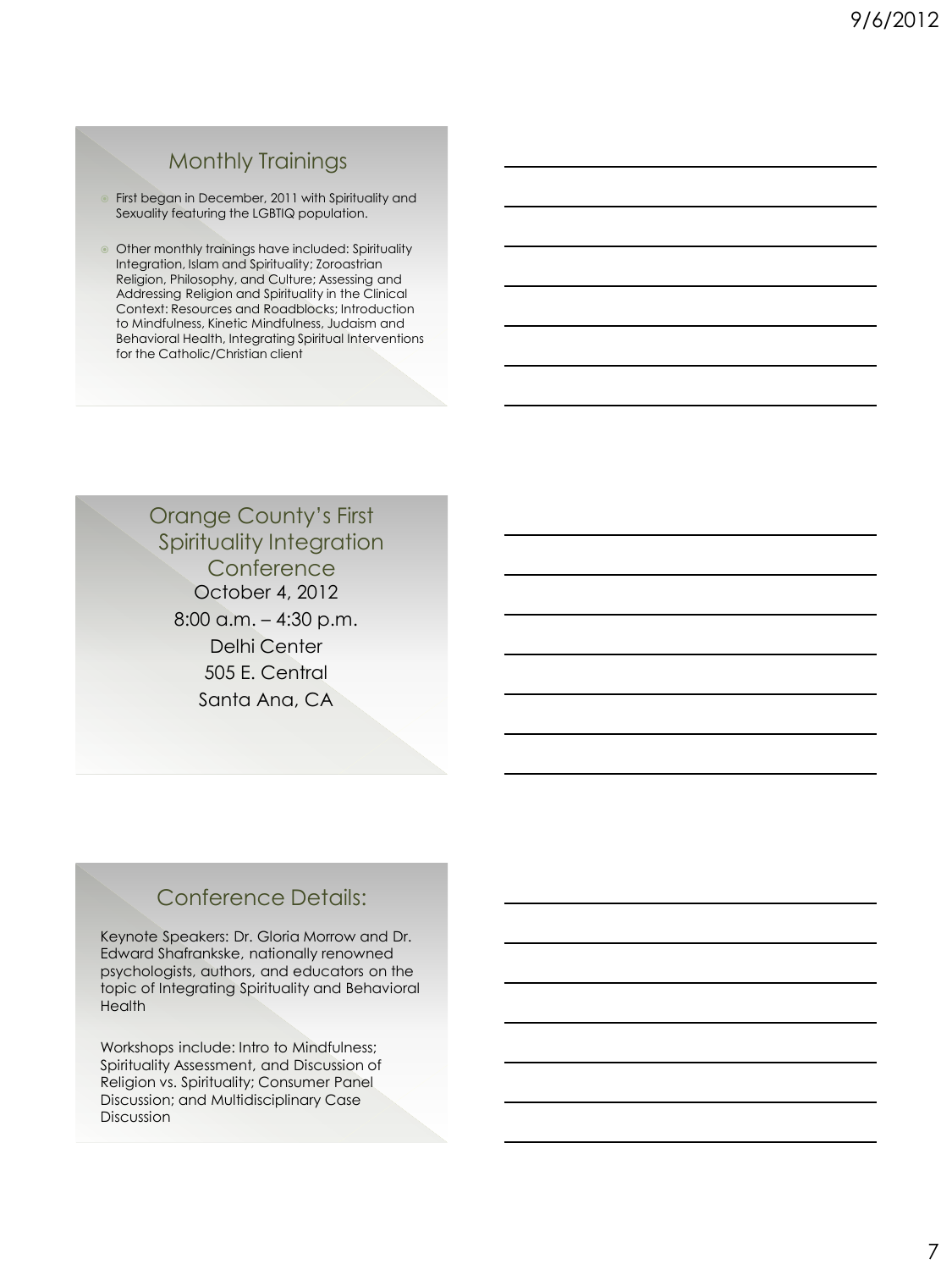#### **Statistics**

- Gallup 2011 states, 9 in 10 Americans continue to believe in God
- Down only slightly from the 1940s
- Only 13% of training directors in the US include a course focusing on religion or spirituality in grad school.
- Many clinicians taught not to touch this area in the past, now a change to the recovery movement and Positive Psychology; focus on positive emotions, character strengths, and developing resource to achieve personal happiness.

#### BREAK

Please enjoy the refreshments and return to your seat in 15 minutes.

#### MHSA Subcommittee Co-Chairs Reports

- **1. Helen Cameron – CSS Adults and Older Adults**
- **2. Daria Waetjen & Christopher Bieber – PEI**
- **3. Kelly Tran – CSS Children and TAY**
- **4. Denise Cuellar and William Gonzalez – WET and Innovation**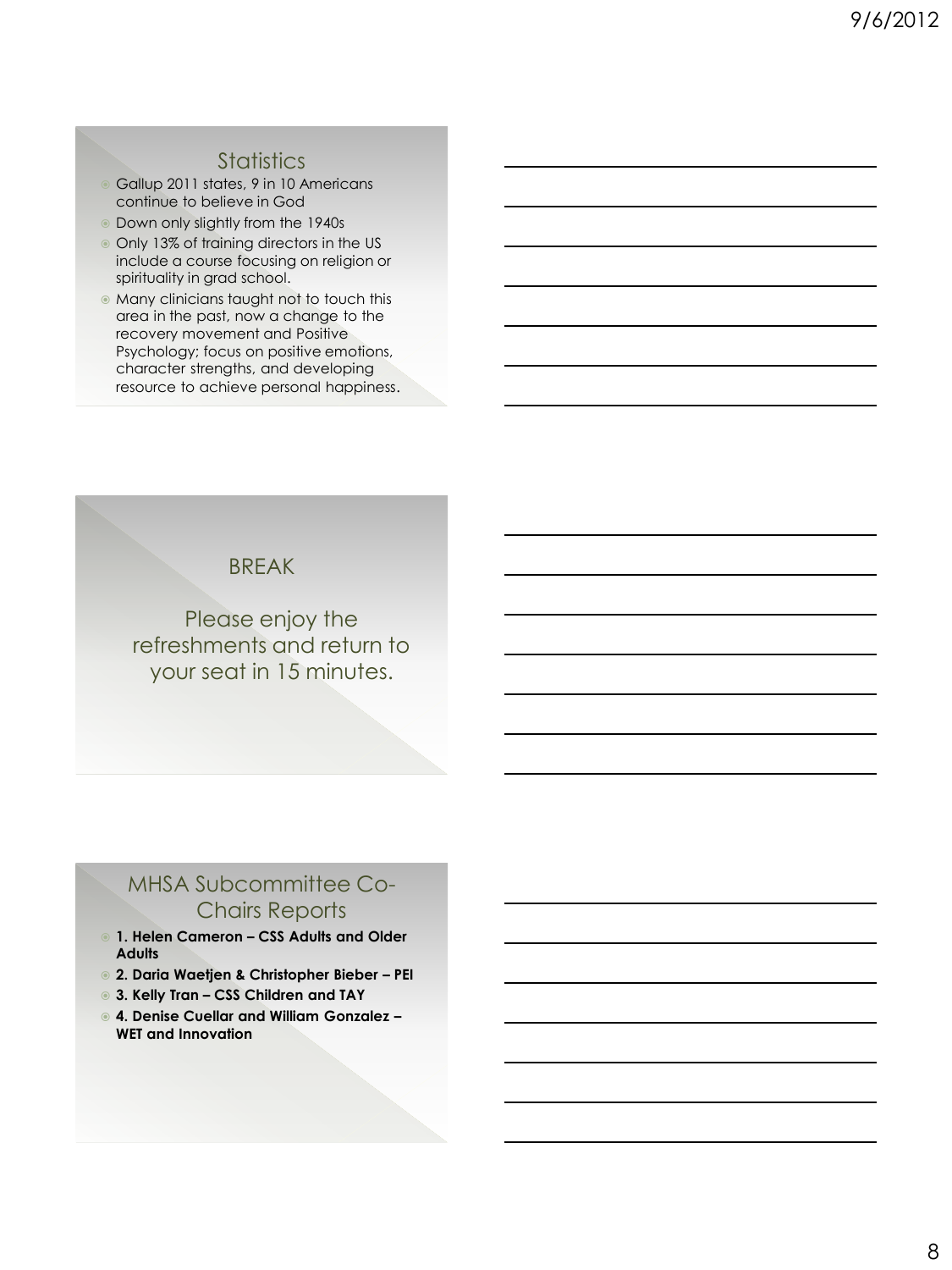#### MHSA Steering Committee **Guidelines**

2<sup>nd</sup> Reading of the MHSA Steering Committee Guidelines.

## **Committee Member Comments**

Sharon Browning, Facilitator

# **Public Comments**

Sharon Browning, Facilitator